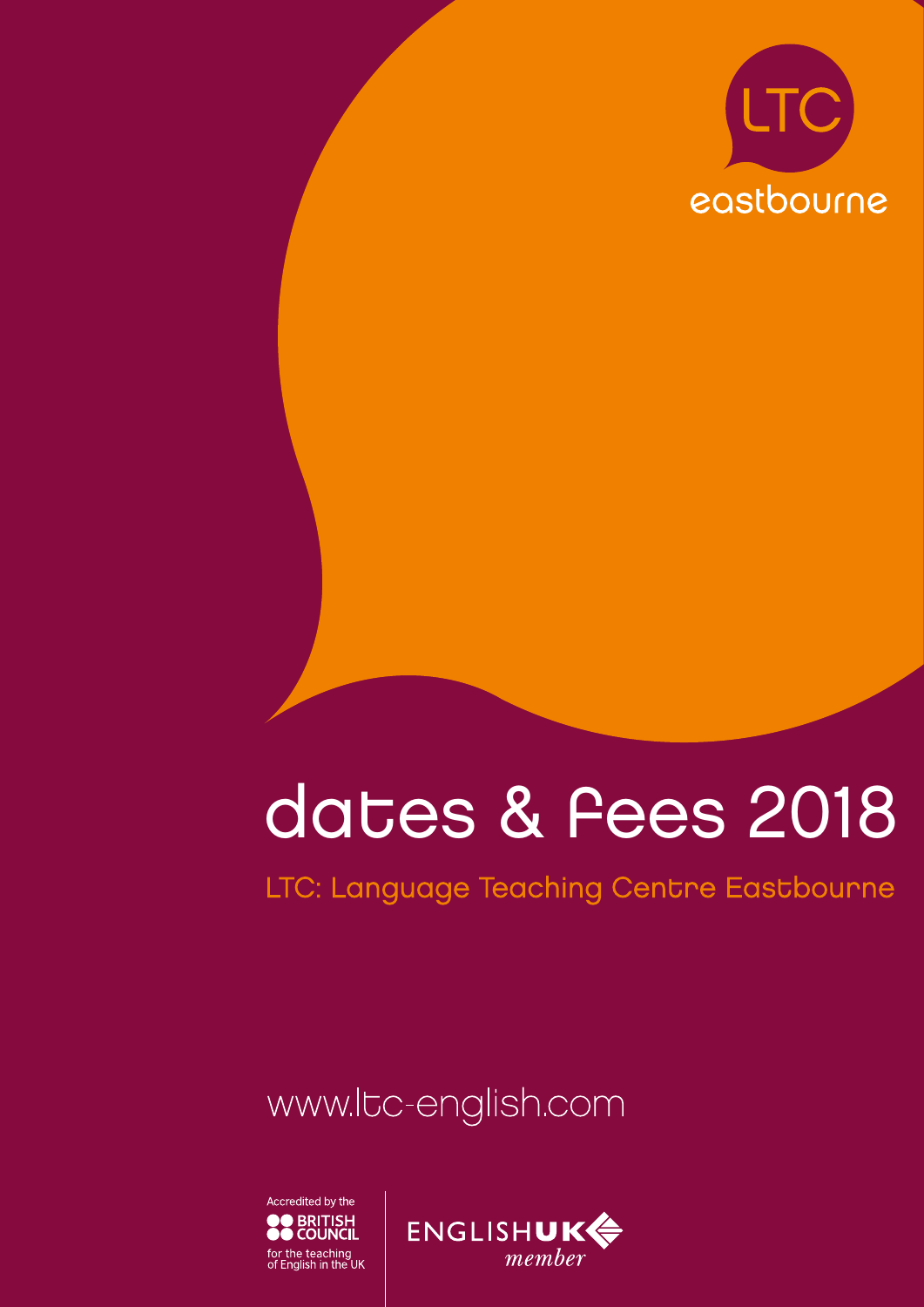### **Year-Round Courses for Adult Students**

Start any Monday (or Tuesday in a week that begins with a public holiday).

Minimum age: 16.

Minimum enrolment: 1 week.

All levels from elementary to advanced (strong A1 to C1). Please note that we cannot normally accept beginners (weak A1). If your level is very low, we may ask you to take a test before booking.

Maximum class size: 12 students.

### **Enrolment Fee (Adult Courses only)**

Payable on all adult courses

£60. Payable once only.

| <b>General English Standard Course</b><br>Mornings, 20 lessons (15 hours) |               |                |               |                              |      |
|---------------------------------------------------------------------------|---------------|----------------|---------------|------------------------------|------|
|                                                                           | $1 - 4$ weeks | $5 - 11$ weeks | 12 - 23 weeks | $24 - 35$ weeks $36 +$ weeks |      |
| <b>Cost per week</b>                                                      | £205          | £188           | £165          | £148                         | £138 |
|                                                                           |               |                |               |                              |      |

Class times: 09:15 – 12:45, Monday to Friday.

All levels from elementary to advanced (strong A1 to C1).

General English classes focus on developing all elements of your English, including grammar, vocabulary and the skills of listening, speaking, reading and writing.

### **General English Plus Community Community Community Community Community Community Community Community Community**

Study our morning **General English Standard Course** and one of more **Plus** options in the afternoons.

- General English + Communication Skills
- General English + Business English
- General English + IELTS Exam Preparation

|                      | $1 - 4$ weeks | $15 - 11$ weeks | $\mid$ 12 - 23 weeks | $\vert$ 24 - 35 weeks $\vert$ 36+ weeks |      |
|----------------------|---------------|-----------------|----------------------|-----------------------------------------|------|
| <b>Cost per week</b> | £255          | £234            | £211                 | £187                                    | £171 |

Morning class times: 20 lessons (15 hours) 09:15 – 12:45, Monday – Friday Afternoon class times: 8 lessons (6 hours): 13:45 – 15:15, Monday – Thursday (not Friday afternoons).

Select your preferred Plus course(s) subject to level and availability. See level restrictions below.

### **General English + Communication Skills**

All levels from elementary to advanced (strong A1 to C1).

Afternoon Communication Skills classes concentrate on developing your speaking, listening and writing skills with language input and practice activities that focus on a variety of different situations and tasks.

### **General English + Business English**

Intermediate to advanced (B1 to C1) only.

Afternoon Business English classes focus on the language and practical skills needed to communicate effectively in business and professional situations.

#### **General English + IELTS Exam Preparation**

Intermediate to advanced (B1 to C1) only.

Afternoon IELTS Exam Preparation classes focus on the strategies, tasks and practice for the IELTS test.

You can take the IELTS test in Eastbourne every month, exam fee approx. £170. We recommend an IELTS Exam Preparation course of four weeks or longer. Please note that if you need IELTS for visa purposes, the number of centres where you can take the exam is very limited and the fee may be up to £215. For more information please visit our website www.ltc-english.com/exams.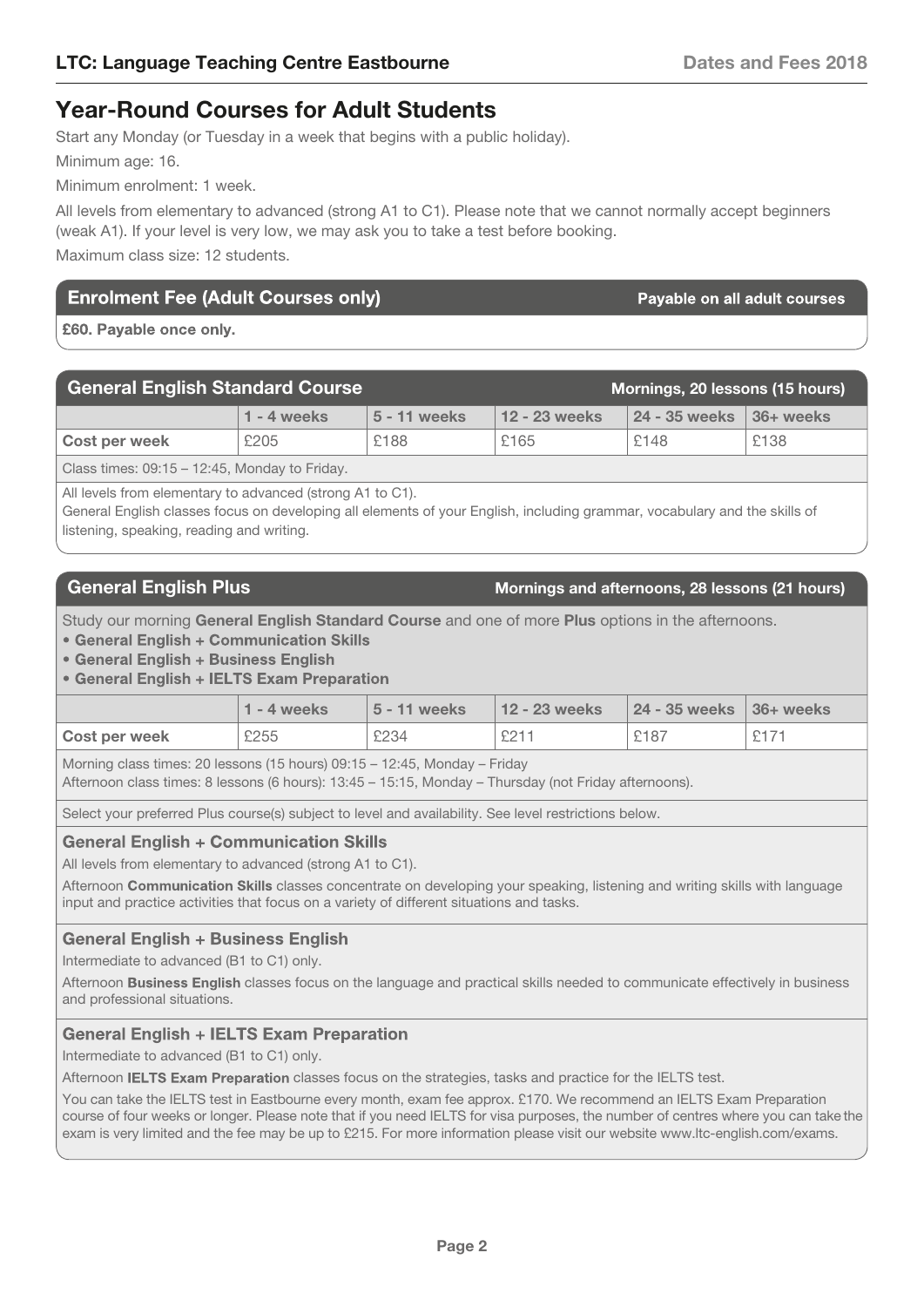| <b>Cambridge First Exam Preparation (FCE)</b>                                                                                                                                                                                   |  |  | Mornings and afternoons, 28 lessons (21 hours) |  |  |
|---------------------------------------------------------------------------------------------------------------------------------------------------------------------------------------------------------------------------------|--|--|------------------------------------------------|--|--|
| The Cambridge Exam Preparation courses are the same prices as our General English Plus courses so that you can easily<br>change from General English to Cambridge Exam Preparation when you are ready, subject to availability. |  |  |                                                |  |  |
| 12 - 23 weeks<br>5 - 11 weeks<br>24 - 35 weeks<br>$1 - 4$ weeks<br>36+ weeks                                                                                                                                                    |  |  |                                                |  |  |
| <b>£211</b><br>£171<br>£255<br>£234<br>£187<br>Cost per week                                                                                                                                                                    |  |  |                                                |  |  |
| Morning class times: 20 lessons (15 hours), 09:15 - 12:45, Monday - Friday.                                                                                                                                                     |  |  |                                                |  |  |

Afternoon class times: 8 lessons (6 hours), 13:45 – 15:15, Monday – Thursday (not Friday afternoons).

Upper intermediate (B2) only. If you are not sure of your level, please ask us for a test.

Expected exam dates: 9 June and 15 December.

Recommended start dates: 20 March and 24 September. We recommend a 12 week course.

Exam fee approx. £150. For more information please visit our website www.ltc-english.com/exams.

| <b>Individual Tuition</b> | Mornings, afternoons or mornings and afternoons |
|---------------------------|-------------------------------------------------|
| £42                       | This price is per hour (60 minutes).            |

Individual Tuition is subject to availability. Timetabling, particularly in summer, is at the school's discretion. Students can combine Individual Tuition with another course, for example General English in the mornings plus five hours per week of Individual Tuition in the afternoons.

The school will send a needs analysis document for you to complete before you arrive. Your teacher will plan your lessons accordingly. LTC can accept beginners (weak A1) for Individual Tuition.

### **English + Work Experience**

#### **English language course followed by work experience**

An English language course (minimum 2 weeks) followed by unpaid work experience. This can be short-term (2 – 4 weeks) or a specialist placement (12 – 24 weeks). See www.ltc-english.com/workexperience for more details.

Please note that this programme is only for European Union, EEA, Swiss and Youth Mobility Visa students.

For English language course fees, see above.

#### **Minimum age: 18**

| Your English must be at least intermediate (B1) before your work experience begins. |      |  |  |
|-------------------------------------------------------------------------------------|------|--|--|
| Short-term work placement fee                                                       | £415 |  |  |
| Specialist work placement fee                                                       | £580 |  |  |

**For information on accommodation during work experience, if arranged by LTC, see page 5.**

LTC must receive your CV at least eight weeks before the start of your work experience. If you use public transport to go to your work experience, the cost per week is approx £15.

### **Important Information for All Adult Students**

• There are no classes on public holidays: 1 January, 30 March, 2 April, 7 May, 28 May, 27 August.

The school will close from 21 December 2018 and re-open on 7 January 2019.

- Minimum age 16 (English + Work Experience: 18); median age 22 (20 in summer).
- Course fees must be paid in full in advance to quality for the lower fees for longer courses.
- Most social activities are either free or cost between £3 and £15 plus transport. Excursions and activities are not included in tuition prices. Full-day excursions cost between £35 and £65 per person.
- Public transport costs per week: approx. £15 although most students rarely need to use public transport.
- Lessons may take place in classrooms outside the school premises during peak times.
- Please note that work placements fall outside the British Council accreditation scheme.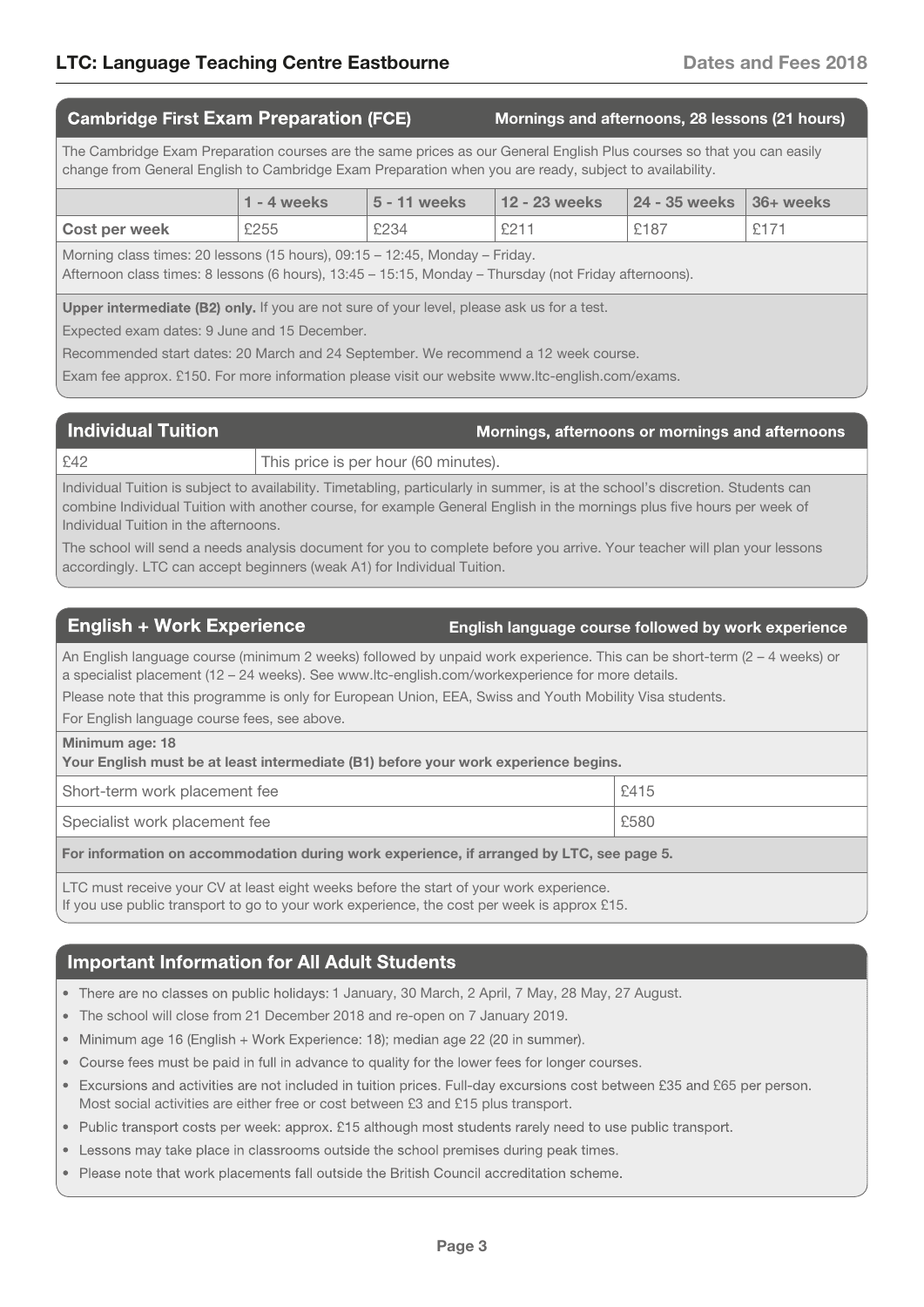### **Courses for Families**

| <b>Parent and Child</b>                                   |               |                                                             |                |  |  |
|-----------------------------------------------------------|---------------|-------------------------------------------------------------|----------------|--|--|
| Parent/child age 16+                                      |               | Child age 10-17                                             |                |  |  |
| Course (see pages 2-3)                                    | Cost per week | Summer School (see below)                                   | Cost per week  |  |  |
| <b>General English Standard Course</b><br>(Mornings only) | £205          | Morning lessons<br>+ lunch + weekday activities             | £386           |  |  |
| General English Plus<br>(Mornings & afternoons)           | £255          | Morning & afternoon lessons<br>+ lunch + weekday activities | £412           |  |  |
| Enrolment fee                                             | £60           | Enrolment fee                                               | Not applicable |  |  |

This programme leaves you free to enjoy weekends together as a family.

You can buy Saturday and Sunday full-day excursions to places of interest at the school.

General English students can buy hot lunch at the school.

Arrange your own accommodation online. See **www.visiteastbourne.com**, **www.eastbourne.org** or **www.airbnb.co.uk.**

### **Courses for Younger Students**

| <b>Summer School</b>                                                                 | Classes, afternoon & evening activities, Saturday excursions                                         |
|--------------------------------------------------------------------------------------|------------------------------------------------------------------------------------------------------|
|                                                                                      | Arrive and depart any Sunday. Courses run from 10 June - 19 August. Maximum class size: 16 students. |
| Minimum enrolment 1 week. We recommend $1 - 4$ weeks' stay. All lessons: 45 minutes. |                                                                                                      |
| All levels from elementary to advanced (strong $A1 - C1$ ).                          |                                                                                                      |

Please note that we cannot accept complete beginners on this course (weak A1).

| Ages      | Cost per week                     | Course dates        |
|-----------|-----------------------------------|---------------------|
| $10 - 17$ | £578 Standard Summer School       | 10 June - 19 August |
| $14 - 17$ | £604 Semi-Intensive Summer School | 10 June - 19 August |

The enrolment fee is included in the package price. Classes may be held in suitable premises outside the school. All accommodation has shared bathrooms.

| Included in fees |  |  |
|------------------|--|--|
|                  |  |  |

| .               |                                                                                                                                                                                                              |
|-----------------|--------------------------------------------------------------------------------------------------------------------------------------------------------------------------------------------------------------|
| • Classes       | All students: 20 morning lessons (15 hours) per week.<br>Semi-intensive only: Afternoon lessons on Tuesdays and Fridays (3 hours per week).                                                                  |
| • Accommodation | Residential dormitory accommodation (ages $10 - 16$ ).<br>Shared homestay (ages $13 - 17$ ).<br>Full board with hot lunch Monday – Friday, packed lunch at weekends.                                         |
| • Social        | Full-day excursion on Saturdays, half-day excursion on Wednesdays.<br>Full programme of afternoon and evening activities every week.<br>Semi-Intensive students have a reduced afternoon activity programme. |
| • NOT INCLUDED  | Airport taxi transfer, park and assist service.                                                                                                                                                              |

### **Courses for Groups**

#### Available any time of the year

LTC has extensive experience of running group courses throughout the year. Most programmes include:

- Morning lessons, closed group or integrated.
- Afternoon, evening and weekend activities and excursions.

Residential dormitory accommodation at the school (age 10 - 16) with the option of homestay accommodation for students age 13 +. Contact the school for a quotation and to discuss options available.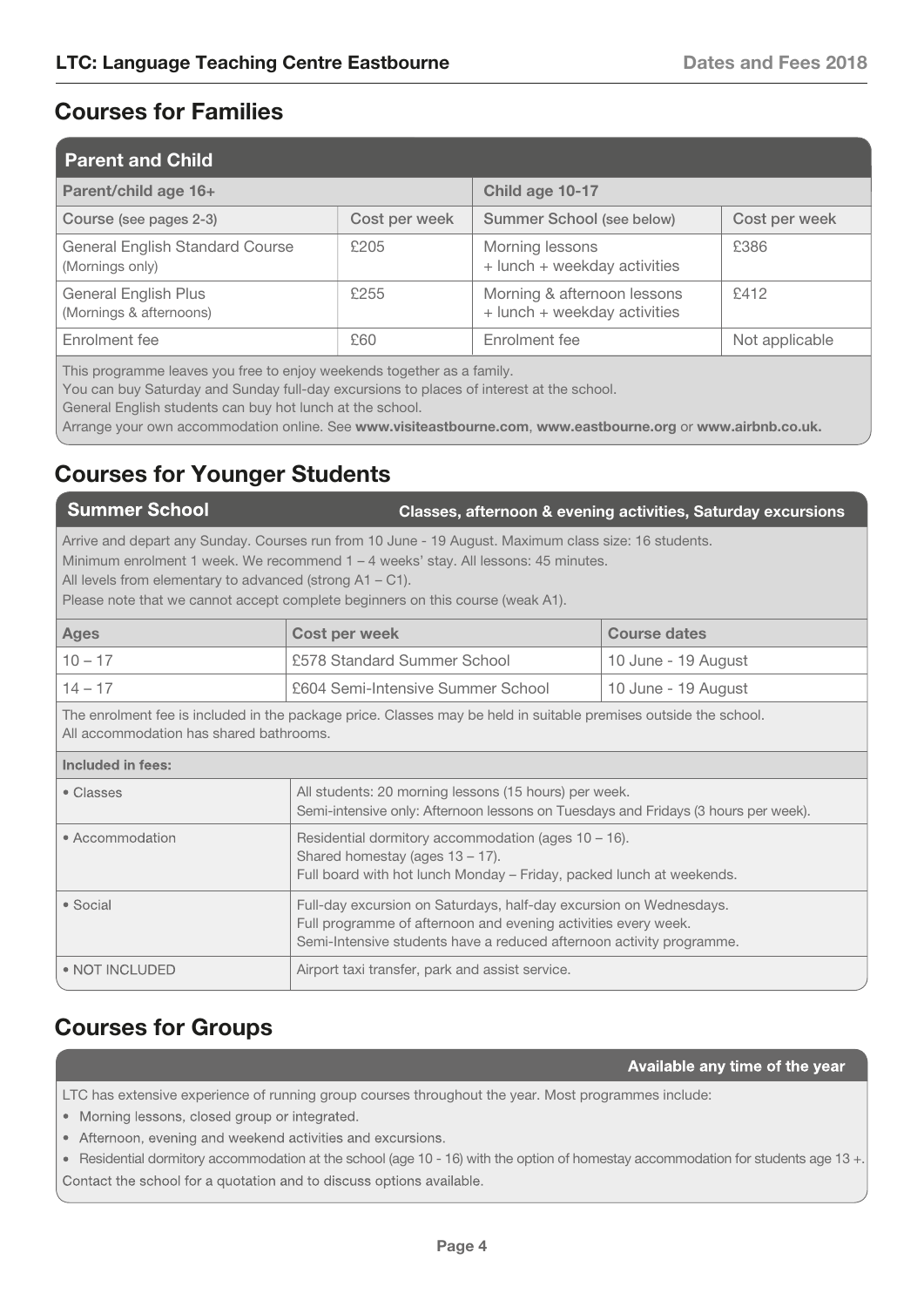### **Accommodation, Airport Transfers, Visas and Insurance**

| <b>Accommodation for Adult Students</b><br>If required                                                                                                                                                                                                      |                                                                                                                                   |                           |                         |                           |  |  |
|-------------------------------------------------------------------------------------------------------------------------------------------------------------------------------------------------------------------------------------------------------------|-----------------------------------------------------------------------------------------------------------------------------------|---------------------------|-------------------------|---------------------------|--|--|
| Please arrive on a <b>Sunday</b> and leave on Saturday or Sunday. Extra nights are not normally possible.<br><b>Homestay/Private Home Accommodation</b>                                                                                                     |                                                                                                                                   |                           |                         |                           |  |  |
|                                                                                                                                                                                                                                                             | Half Board: Breakfast & evening meal<br><b>Bed &amp; Breakfast: Breakfast only</b><br>Students aged 18+. Subject to availability. |                           |                         |                           |  |  |
|                                                                                                                                                                                                                                                             | <b>Single Room</b>                                                                                                                | <b>Shared with friend</b> | <b>Single Room</b>      | <b>Shared with friend</b> |  |  |
| Cost per week                                                                                                                                                                                                                                               | $£128$ (£143 in Summer)                                                                                                           | £114 (£129 in Summer)     | $£113$ (£128 in Summer) | £99 (£114 in Summer)      |  |  |
| <b>Summer Supplement: 10 June - 19 August.</b><br>Christmas Supplement: Homestay/Private Home accommodation costs £20 extra per week in the Christmas holiday.                                                                                              |                                                                                                                                   |                           |                         |                           |  |  |
| <b>Bathrooms:</b> Shared in all Homestay/Private Home and Shared Student Housing accommodation                                                                                                                                                              |                                                                                                                                   |                           |                         |                           |  |  |
| Private Home Accommodation: In busy periods, students age 18+ who request homestay may be placed in private<br>homes where there are more than four students in the house. Please tell us if you do not wish to be placed in Private Home<br>Accommodation. |                                                                                                                                   |                           |                         |                           |  |  |
| Half-board accommodation includes lunch on Saturdays and Sundays.                                                                                                                                                                                           |                                                                                                                                   |                           |                         |                           |  |  |
| Distance: Many of our homestay providers are within walking distance of the school. If you need to use the bus, it costs<br>about £15 per week.                                                                                                             |                                                                                                                                   |                           |                         |                           |  |  |
| Self-Catering Accommodation (age 18+)                                                                                                                                                                                                                       |                                                                                                                                   |                           |                         |                           |  |  |
| <b>Shared Student Houses: £105 per week.</b>                                                                                                                                                                                                                |                                                                                                                                   |                           |                         |                           |  |  |

July and August only. Please check availability at other times of the year.

| <b>Airport Taxi Transfer</b><br>If required |                           |                               |                           |                               |                           |
|---------------------------------------------|---------------------------|-------------------------------|---------------------------|-------------------------------|---------------------------|
| <b>Gatwick (LGW) One-way</b>                |                           | <b>Heathrow (LHR) One-way</b> |                           | <b>Stansted (STN) One-way</b> |                           |
| <b>Single</b>                               | <b>Shared with friend</b> | <b>Single</b>                 | <b>Shared with friend</b> | <b>Single</b>                 | <b>Shared with friend</b> |
| £90                                         | £55                       | £116                          | £70                       | £144                          | £88                       |

Return journeys are charged at twice the one-way rate.

Please contact us for prices for 3 or more people and fees from Luton Airport, St Pancras International and Ashford International.

| <b>Park and Assist Return Transfer Service</b>                                           |               | If required               |
|------------------------------------------------------------------------------------------|---------------|---------------------------|
| Taxi driver/taxi company staff check student in at airport on return journey.            | <b>Single</b> | <b>Shared with friend</b> |
| All Summer School students under 16 will be automatically booked for Park<br>and Assist. | £38           | £20                       |

### **Student Visas for the UK**

You may need a visa to study in the UK, depending on your nationality and length of your stay. Please see www.ltc-english. com/visas for more information. If you are applying for a Short-Term Study Visa (6 months or 11 months), there are no extra LTC fees if your visa letter is sent by email or regular post. If your visa letter is sent by courier, there is a £55 courier fee.

### **Insurance**

We strongly recommend that all students take out travel insurance.

LTC can arrange Studentguard® insurance for students. Fee: £5.75 per week or part of week. This covers cancellation and curtailment including travel delay, course fees, medical expenses including repatriation, personal belongings including valuables, money including credit card misuse and emergency replacement of passport, personal injury, personal liability and legal expenses. For full details see www.ltc-english.com/insurance. Please note your insurance is not booked until all fees have been paid. Claim forms must be completed in English. ..

#### **If required**

#### **If required**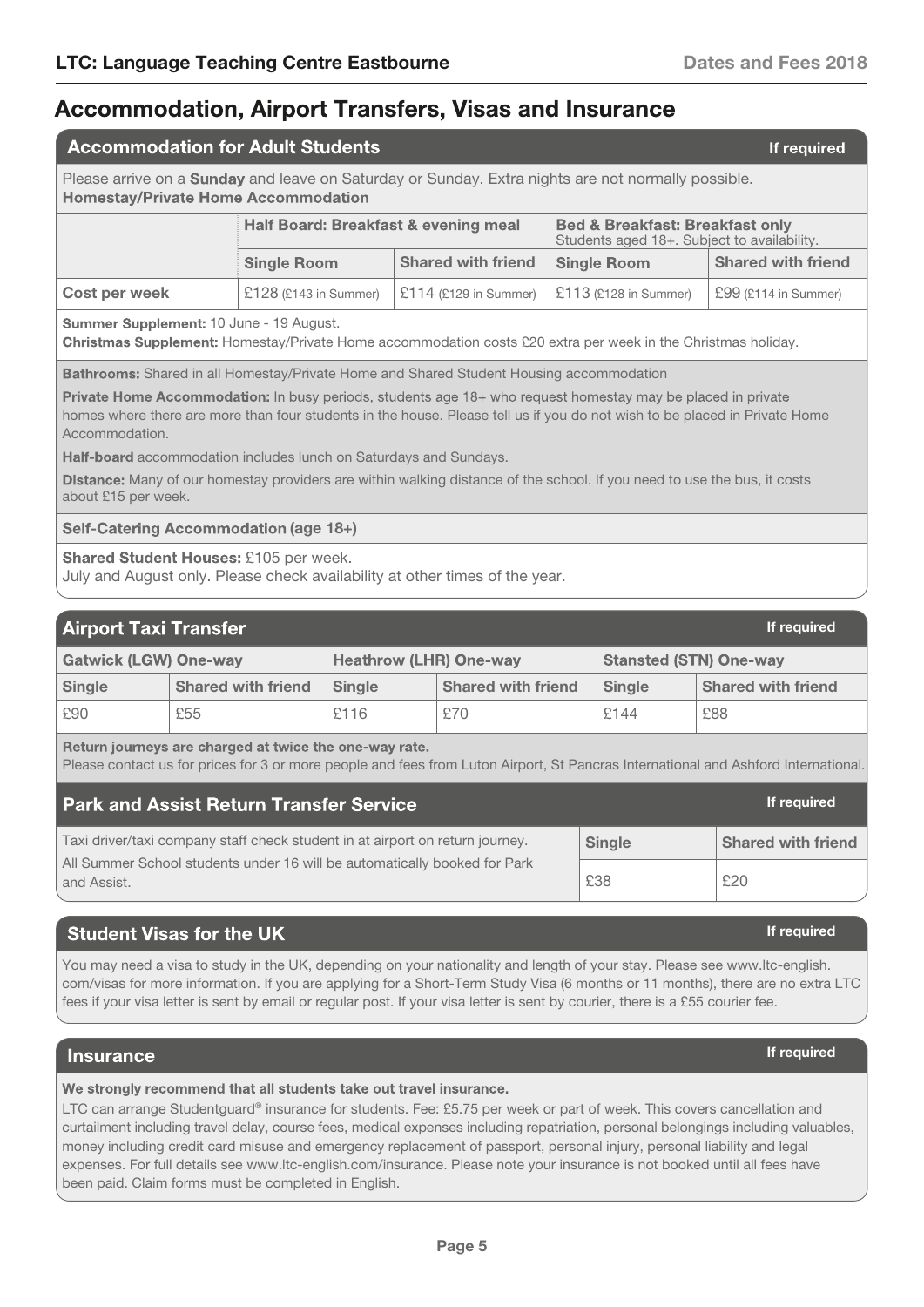### **Payments**

You must complete an LTC enrolment form and make a £200 deposit when you book. Please pay the rest three weeks before you start the course. You must give us the name of the student or invoice number when you make a payment. There are four ways to pay:

1. By Bank Transfer

You must pay all bank charges. Our bank details are:

LTC Eastbourne Account Name: LTC Eastbourne HSBC, 94 Terminus Road, Eastbourne, East Sussex BN21 3ND, UK Sort Code: 40-20-06 · Account Number: 11457209 · IBAN Number: GB65HBUK40200611457209 SWIFT: HBUKGB4B · BIC: HBUKGB4104C

#### 2. By Western Union via the LTC Website

Do NOT go to a Western Union Office. See www.ltc-english.com/payments for instructions. For many students, Western Union may be the cheapest way to send money to the UK.

3. By Credit Card or Debit Card (Visa, MasterCard, Maestro or Solo) via the LTC website See www.ltc-english.com/payment.

4. By Cheque

In UK sterling drawn on a British bank or on a UK branch of an overseas bank. Make your cheque payable to LTC Eastbourne.

## **Cancellation Charges and Refunds**

Cancellations are only valid if they are made in writing and their receipt confirmed by LTC.

If a student cancels within 14 days of booking, there is no cancellation fee apart from actual costs incurred by LTC. If a student cancels later, but before the programme starts, the cancellation fee is normally £60. But if LTC receives the cancellation less than 14 days before the start of the programme, the cancellation fee is £200.

If a student postpones their course one week or less before the start of their programme, they will be charged one additional week's accommodation fee. If a student arrives after the start of their course, is absent during the course, or leaves before the end of the course, LTC will not give a refund unless exceptional circumstances apply.

If LTC is unable to run a student's course, a complete refund of fees paid to LTC will be made.

For full terms and conditions, see page 7.

### **School Information**

LTC Eastbourne Compton Park, Compton Place Road, Tel: +44 (0) 1323 727755 • Email: info@ltc-eastbourne.com Eastbourne, East Sussex, BN21 1EH, UK.

LTC: Language Teaching Centre Eastbourne is the trading name of AMVIC UK Ltd registered at Compton Park, Compton Place Road, Registered no. 2379643 Email: info@ltc-eastbourne.com Eastbourne, East Sussex, BN21 1EH, UK.

**This information is correct as of August 2017**